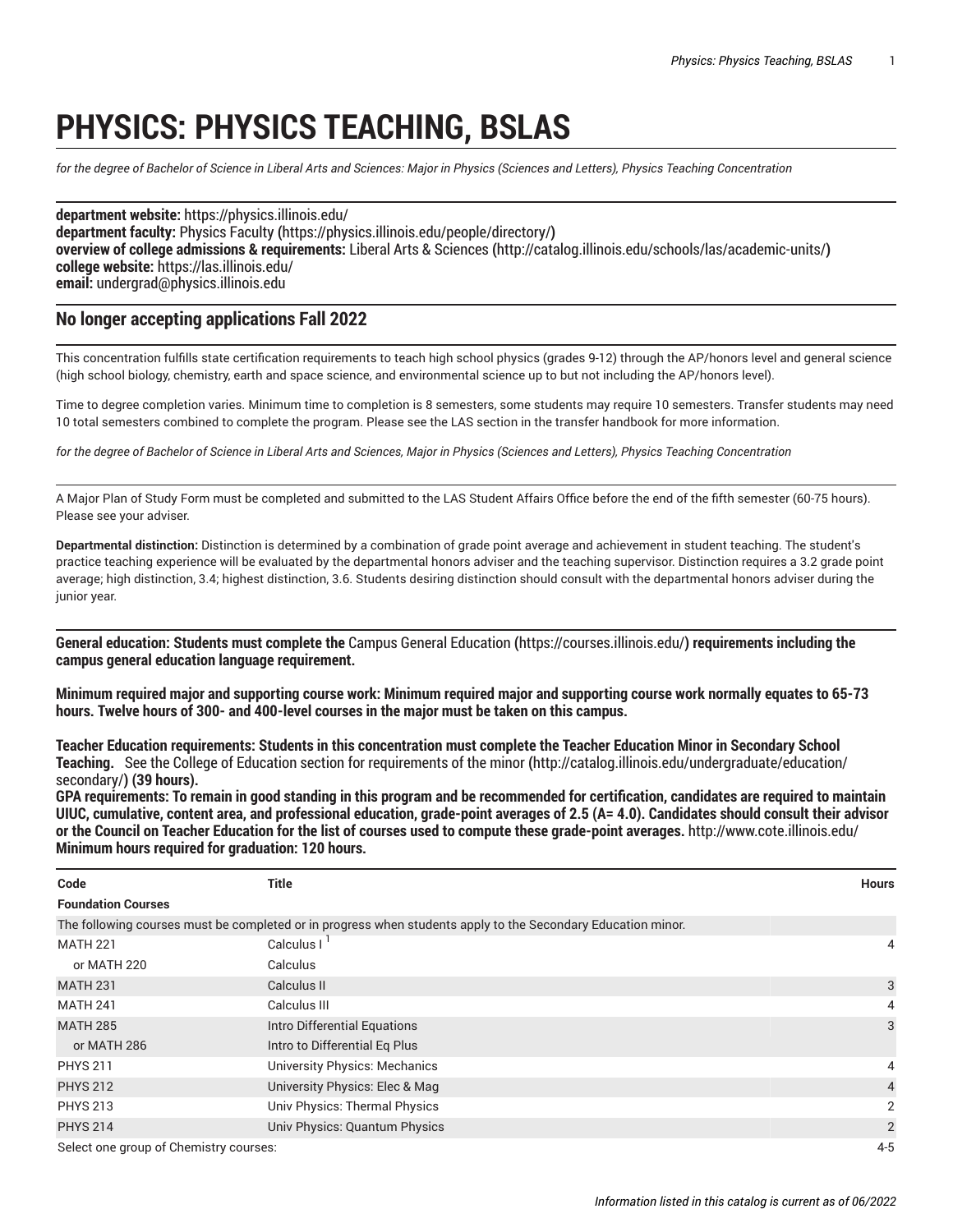| <b>CHEM 102</b><br>& CHEM 103         | <b>General Chemistry I</b><br>and General Chemistry Lab I                                                             |                          |
|---------------------------------------|-----------------------------------------------------------------------------------------------------------------------|--------------------------|
| or                                    |                                                                                                                       |                          |
| <b>CHEM 202</b><br>& CHEM 203         | <b>Accelerated Chemistry I</b><br>and Accelerated Chemistry Lab I                                                     |                          |
| <b>Additional required coursework</b> |                                                                                                                       |                          |
|                                       | Teacher Education Minor in Secondary School Teaching (http://catalog.illinois.edu/undergraduate/education/secondary/) | 39                       |
| Physics Core                          |                                                                                                                       |                          |
| <b>PHYS 110</b>                       | <b>Physics Careers</b>                                                                                                | $\pmb{0}$                |
| <b>PHYS 325</b>                       | <b>Classical Mechanics I</b>                                                                                          | 3                        |
| <b>PHYS 435</b>                       | Electromagnetic Fields I                                                                                              | $\sqrt{3}$               |
| <b>PHYS 485</b>                       | Atomic Phys & Quantum Theory                                                                                          | 3                        |
| or PHYS 486                           | Quantum Physics I                                                                                                     |                          |
|                                       | Choose at least three courses from List A and List B below. At least one course must come from List B.                | $9 - 14$                 |
| A                                     |                                                                                                                       |                          |
| <b>PHYS 326</b>                       | <b>Classical Mechanics II</b>                                                                                         |                          |
| <b>PHYS 436</b>                       | Electromagnetic Fields II                                                                                             |                          |
| <b>PHYS 427</b>                       | Thermal & Statistical Physics                                                                                         |                          |
| <b>PHYS 470</b>                       | <b>Subatomic Physics</b>                                                                                              |                          |
| <b>PHYS 487</b>                       | Quantum Physics II                                                                                                    |                          |
| <b>PHYS 460</b>                       | <b>Condensed Matter Physics</b>                                                                                       |                          |
| <b>PHYS 475</b>                       | Introduction to Biophysics                                                                                            |                          |
| B                                     |                                                                                                                       |                          |
| <b>PHYS 401</b>                       | <b>Classical Physics Lab</b>                                                                                          |                          |
| <b>PHYS 403</b>                       | Modern Experimental Physics                                                                                           |                          |
| <b>PHYS 404</b>                       | <b>Electronic Circuits</b>                                                                                            |                          |
| <b>PHYS 406</b>                       | <b>Acoustical Physics of Music</b>                                                                                    |                          |
| <b>Additional Technical Courses</b>   |                                                                                                                       |                          |
| <b>IB100</b>                          | Biology in Today's World                                                                                              | 3                        |
| <b>GEOL 107</b>                       | <b>Physical Geology</b>                                                                                               | $\overline{\mathcal{L}}$ |
| <b>ASTR 210</b>                       | Introduction to Astrophysics                                                                                          | 3                        |

**1**

[MATH](/search/?P=MATH%20220) 220 may be substituted with four of the five credit hours applying toward the degree. MATH 220 is appropriate for students with no background in *calculus.*

## **Requirements for the Teacher Education in Secondary School Teaching Minor**

| Code                                           | Title                                              | <b>Hours</b> |  |
|------------------------------------------------|----------------------------------------------------|--------------|--|
| <b>Professional Education Required Courses</b> |                                                    |              |  |
| <b>EDUC 201</b>                                | Identity and Difference in Education               | 3            |  |
| <b>EDUC 202</b>                                | Social Justice, School and Society                 | 3            |  |
| CI 401                                         | Introductory Teaching in a Diverse Society         | 3            |  |
| CI 403                                         | Teaching a Diverse High School Student Population  | 3            |  |
| CI 404                                         | Teaching and Assessing Secondary School Students   | 3            |  |
| CI 473                                         | <b>Disciplinary Literacy</b>                       | 3            |  |
| <b>EPSY 201</b>                                | Educational Psychology <sup>1,2</sup>              | 3            |  |
| <b>EPSY 485</b>                                | Assessing Student Performance                      | 3            |  |
| <b>SPED 405</b>                                | General Educator's Role in Special Education       | 3            |  |
| <b>EDPR 442</b>                                | <b>Educational Practice in Secondary Education</b> | 12           |  |
| <b>Total Hours</b>                             |                                                    | $39 - 40$    |  |

**<sup>1</sup>**

EDUC 201, EDUC 202 and EPSY 201 can be completed at any time during the degree and are not pre-requisites to apply for the minor.